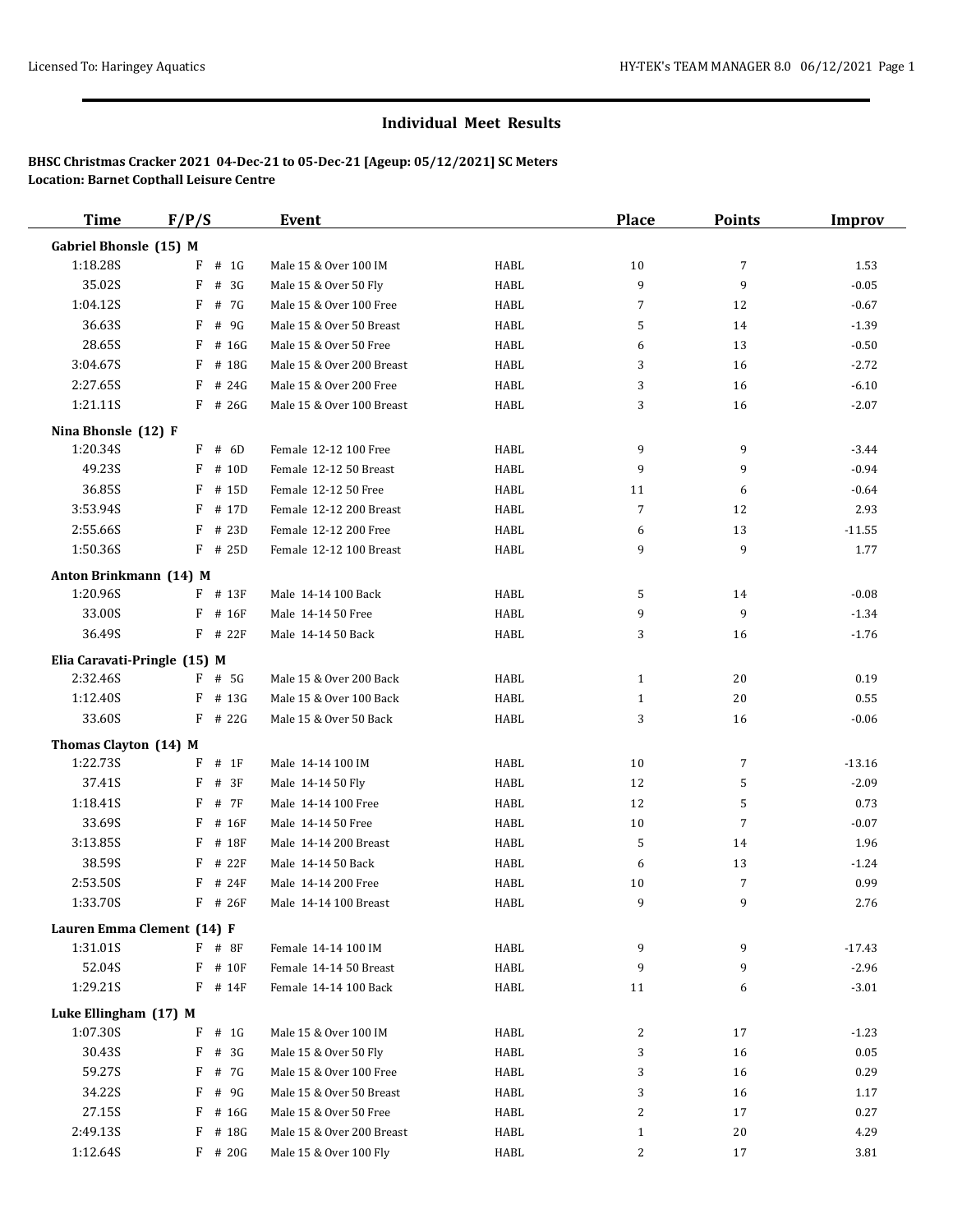| <b>Time</b>                     | F/P/S    |            | Event                       |             | <b>Place</b>   | <b>Points</b>  | <b>Improv</b>  |
|---------------------------------|----------|------------|-----------------------------|-------------|----------------|----------------|----------------|
| Luke Ellingham (17) M           |          |            |                             |             |                |                |                |
| <b>NS</b>                       | F        | # 24G      | Male 15 & Over 200 Free     | HABL        | $---$          | $- - -$        | ---            |
| DQ                              |          | $F$ # 26G  | Male 15 & Over 100 Breast   | HABL        | ---            | ---            |                |
| Luca Fabbrani-Fearon (13) M     |          |            |                             |             |                |                |                |
| 1:22.04S                        |          | $F$ # 1E   | Male 13-13 100 IM           | <b>HABL</b> | 2              | 17             | 0.35           |
| 35.94S                          | F        | # 3E       | Male 13-13 50 Fly           | HABL        | 2              | 17             | $-0.44$        |
| 1:10.32S                        |          | F # 7E     | Male 13-13 100 Free         | HABL        | 4              | 15             | $-1.10$        |
| 39.92S                          |          | F # 9E     | Male 13-13 50 Breast        | HABL        | 2              | 17             | $-2.11$        |
| 30.54S                          | F        | # 16E      | Male 13-13 50 Free          | HABL        | 3              | 16             | $-0.37$        |
| 37.21S                          | F        | # 22E      | Male 13-13 50 Back          | HABL        | 4              | 15             | 0.32           |
| 1:27.78S                        |          | F # 26E    | Male 13-13 100 Breast       | HABL        | 2              | 17             | $-2.35$        |
| Khai Fairbairn (12) F           |          |            |                             |             |                |                |                |
| <b>NS</b>                       |          | $F$ # 2D   | Female 12-12 50 Fly         | HABL        | ---            | ---            | ---            |
| NS                              | F        | # 6D       | Female 12-12 100 Free       | <b>HABL</b> | $\overline{a}$ | ---            | ---            |
| <b>NS</b>                       | F        | # 8D       | Female 12-12 100 IM         | HABL        | $---$          | ---            | ---            |
| <b>NS</b>                       | F        | # 14D      | Female 12-12 100 Back       | HABL        | ---            | ---            |                |
| <b>NS</b>                       |          | $F$ # 19D  | Female 12-12 100 Fly        | HABL        | $---$          | $\overline{a}$ | ---            |
| Miranda Gomez-Velasco (17) F    |          |            |                             |             |                |                |                |
| 1:28.99S                        |          | $F$ # 8G   | Female 15 & Over 100 IM     | HABL        | 6              | 13             | 3.79           |
| 46.88S                          | F        | # 10G      | Female 15 & Over 50 Breast  | HABL        | 4              | 15             | 2.82           |
| 33.02S                          |          | $F$ # 15G  | Female 15 & Over 50 Free    | HABL        | 3              | 16             | 0.19           |
| 1:31.92S                        |          | $F$ # 19G  | Female 15 & Over 100 Fly    | HABL        | 3              | 16             | 7.44           |
| 41.41S                          | F        | # 21G      | Female 15 & Over 50 Back    | HABL        | 4              | 15             | 1.21           |
| 1:47.50S                        |          | $F$ # 25G  | Female 15 & Over 100 Breast | HABL        | 3              | 16             | 9.22           |
| Chloe Gowan (10) F              |          |            |                             |             |                |                |                |
| 1:05.03S DQ                     |          | $F$ # 2B   | Female 10-10 50 Fly         | HABL        | $---$          | $---$          | $---$          |
| 1:53.82S                        | F        | # 6B       | Female 10-10 100 Free       | HABL        | 13             | 4              | $\overline{a}$ |
| 1:14.21S                        | F        | # 10B      | Female 10-10 50 Breast      | HABL        | 13             | 4              | $-2.39$        |
| 2:04.87S                        | F        | # 14B      | Female 10-10 100 Back       | HABL        | $\overline{7}$ | 12             | ---            |
| 55.32S                          | F        | # 21B      | Female 10-10 50 Back        | <b>HABL</b> | 12             | 5              | $-4.68$        |
| 4:14.76S                        |          | F # 23B    | Female 10-10 200 Free       | HABL        | 4              | 15             | ---            |
| Kyrique Griffith-Preprah (15) M |          |            |                             |             |                |                |                |
| 1:15.06S                        | $F$ # 1G |            | Male 15 & Over 100 IM       | HABL        | 7              | 12             | $-2.37$        |
| 1:03.15S                        |          | F # 7G     | Male 15 & Over 100 Free     | HABL        | 5              | 14             | 0.46           |
| 27.48S                          |          | $F$ # 16G  | Male 15 & Over 50 Free      | HABL        | 4              | 15             | 0.37           |
| 31.77S                          |          | $F$ # 22G  | Male 15 & Over 50 Back      | HABL        | 2              | 17             | $-0.66$        |
| Maja Grzybek (14) F             |          |            |                             |             |                |                |                |
| 1:05.63S                        |          | $F$ # $6F$ | Female 14-14 100 Free       | HABL        | $\mathbf{1}$   | 20             | 0.40           |
| 1:17.46S                        |          | $F$ # 8F   | Female 14-14 100 IM         | HABL        | $\mathbf{1}$   | 20             | $-1.01$        |
| 40.14S                          |          | $F$ # 10F  | Female 14-14 50 Breast      | HABL        | $\mathbf{1}$   | 20             | 0.60           |
| 1:21.35S                        | F        | # 14F      | Female 14-14 100 Back       | HABL        | 6              | 13             | $-0.04$        |
| 30.21S                          | F        | # 15F      | Female 14-14 50 Free        | HABL        | $\mathbf{1}$   | 20             | 0.70           |
| 36.91S                          | F        | # 21F      | Female 14-14 50 Back        | HABL        | 3              | 16             | 0.51           |
| 2:22.18S                        | F        | # 23F      | Female 14-14 200 Free       | HABL        | $\mathbf{1}$   | 20             | 0.42           |
| 1:28.54S                        |          | $F$ # 25F  | Female 14-14 100 Breast     | HABL        | $\mathbf{1}$   | 20             | 1.56           |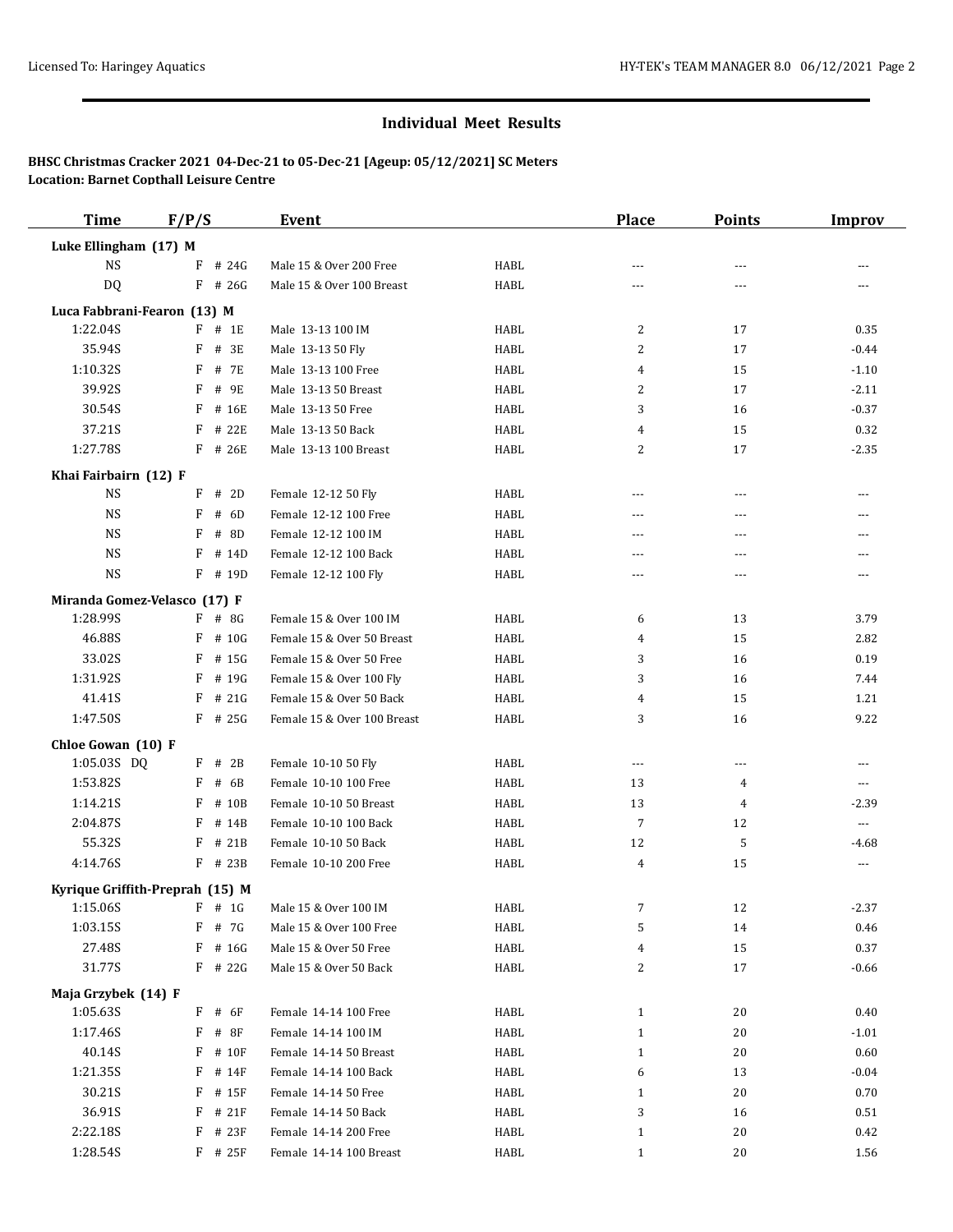| <b>Time</b>            | F/P/S                        | <b>Event</b>              |      | <b>Place</b> | <b>Points</b>        | <b>Improv</b>            |
|------------------------|------------------------------|---------------------------|------|--------------|----------------------|--------------------------|
| Amy Hanson (11) F      |                              |                           |      |              |                      |                          |
| 1:16.92S               | $F$ # 6C                     | Female 11-11 100 Free     | HABL | $\mathbf{1}$ | 20                   | $-5.17$                  |
| 1:28.12S               | F<br># 8C                    | Female 11-11 100 IM       | HABL | 3            | 16                   | $-5.27$                  |
| 42.60S                 | F # 10C                      | Female 11-11 50 Breast    | HABL | $\mathbf{1}$ | 20                   | 0.72                     |
| 34.86S                 | $F$ # 15C                    | Female 11-11 50 Free      | HABL | 4            | 15                   | $-1.12$                  |
| 3:21.64S               | F # 17C                      | Female 11-11 200 Breast   | HABL | $\mathbf{1}$ | 20                   | $-10.72$                 |
| 1:34.80S               | F # 25C                      | Female 11-11 100 Breast   | HABL | 1            | 20                   | $-1.39$                  |
|                        | Stephen Harden-Wilson (16) M |                           |      |              |                      |                          |
| 1:10.77S               | $F$ # 1G                     | Male 15 & Over 100 IM     | HABL | 3            | 16                   | $-0.29$                  |
| 30.78S                 | F<br># 3G                    | Male 15 & Over 50 Fly     | HABL | 4            | 15                   | $-1.59$                  |
| 59.80S                 | F # 7G                       | Male 15 & Over 100 Free   | HABL | 4            | 15                   | $-0.23$                  |
| DQ                     | $F$ # 22G                    | Male 15 & Over 50 Back    | HABL | ---          | ---                  | $\scriptstyle \cdots$    |
| 2:13.90S               | $F$ # 24G                    | Male 15 & Over 200 Free   | HABL | $\mathbf{1}$ | 20                   | 4.36                     |
| Josie Hesketh (13) F   |                              |                           |      |              |                      |                          |
| 34.77S                 | $F$ # 2E                     | Female 13-13 50 Fly       | HABL | $\mathbf{1}$ | 20                   | 0.07                     |
| 1:10.70S               | $F$ # 6E                     | Female 13-13 100 Free     | HABL | $\mathbf{1}$ | 20                   | $-0.99$                  |
| 1:18.14S               | F<br># 14E                   | Female 13-13 100 Back     | HABL | $\mathbf{1}$ | 20                   | $-1.36$                  |
| 30.73S                 | F<br># 15E                   | Female 13-13 50 Free      | HABL | $\mathbf{1}$ | 20                   | $-1.12$                  |
| 1:25.85S               | F # 19E                      | Female 13-13 100 Fly      | HABL | $\mathbf{1}$ | 20                   | $-1.34$                  |
| 33.55S                 | F # 21E                      | Female 13-13 50 Back      | HABL | $\mathbf{1}$ | 20                   | $-0.95$                  |
| Jamie Holland (15) M   |                              |                           |      |              |                      |                          |
| 33.21S                 | $F$ # 3G                     | Male 15 & Over 50 Fly     | HABL | 7            | 12                   | $-0.56$                  |
| 1:03.67S               | F # 7G                       | Male 15 & Over 100 Free   | HABL | 6            | 13                   | $-0.58$                  |
| 41.53S                 | F<br># 9G                    | Male 15 & Over 50 Breast  | HABL | 9            | 9                    | $-0.97$                  |
| 29.39S                 | F<br># 16G                   | Male 15 & Over 50 Free    | HABL | 8            | 11                   | $-0.27$                  |
| 1:14.39S               | F<br># 20G                   | Male 15 & Over 100 Fly    | HABL | 3            | 16                   | $-0.08$                  |
| 35.37S                 | F<br># 22G                   | Male 15 & Over 50 Back    | HABL | 5            | 14                   | $-1.30$                  |
| 2:14.85S               | $F$ # 24G                    | Male 15 & Over 200 Free   | HABL | 2            | 17                   | $-2.28$                  |
| Haydn Hoole (17) M     |                              |                           |      |              |                      |                          |
| 1:02.59S               | $F$ # 1G                     | Male 15 & Over 100 IM     | HABL | $\mathbf{1}$ | 20                   | 1.27                     |
| 27.34S                 | # 3G<br>F                    | Male 15 & Over 50 Fly     | HABL | $\mathbf{1}$ | 20                   | 0.43                     |
| 55.63S                 | F # 7G                       | Male 15 & Over 100 Free   | HABL | 1            | 20                   | 1.00                     |
| 32.97S                 | $F$ # 9G                     | Male 15 & Over 50 Breast  | HABL | 1            | 20                   | 1.07                     |
| 24.73S                 | $F$ # 16G                    | Male 15 & Over 50 Free    | HABL | $\mathbf{1}$ | 20                   | 0.27                     |
| 28.95S                 | $F$ # 22G                    | Male 15 & Over 50 Back    | HABL | $\mathbf{1}$ | 20                   | 0.66                     |
| 1:12.05S               | $F$ # 26G                    | Male 15 & Over 100 Breast | HABL | $\mathbf{1}$ | 20                   | $-0.64$                  |
| Linnoa Hurcombe (10) F |                              |                           |      |              |                      |                          |
| 1:20.18S               | F # 6B                       | Female 10-10 100 Free     | HABL | $\mathbf{1}$ | 20                   | $-0.33$                  |
| X 1:34.27S             | F # 8B                       | Female 10-10 100 IM       | HABL | ---          | $\scriptstyle\cdots$ | $-13.04$                 |
| 52.01S                 | $F$ # 10B                    | Female 10-10 50 Breast    | HABL | 3            | 16                   | $-2.10$                  |
| 1:32.24S               | F # 14B                      | Female 10-10 100 Back     | HABL | $\mathbf{1}$ | 20                   | 1.63                     |
| 36.36S                 | F # 15B                      | Female 10-10 50 Free      | HABL | 2            | 17                   | $-4.16$                  |
| X 4:00.56S             | F # 17B                      | Female 10-10 200 Breast   | HABL | $---$        | $\scriptstyle\cdots$ | $\hspace{0.05cm} \ldots$ |
| 41.24S                 | $F$ # 21B                    | Female 10-10 50 Back      | HABL | 2            | 17                   | $-1.54$                  |
| DQ                     | $F$ # 23B                    | Female 10-10 200 Free     | HABL | $---$        | $\scriptstyle\cdots$ | $\scriptstyle \cdots$    |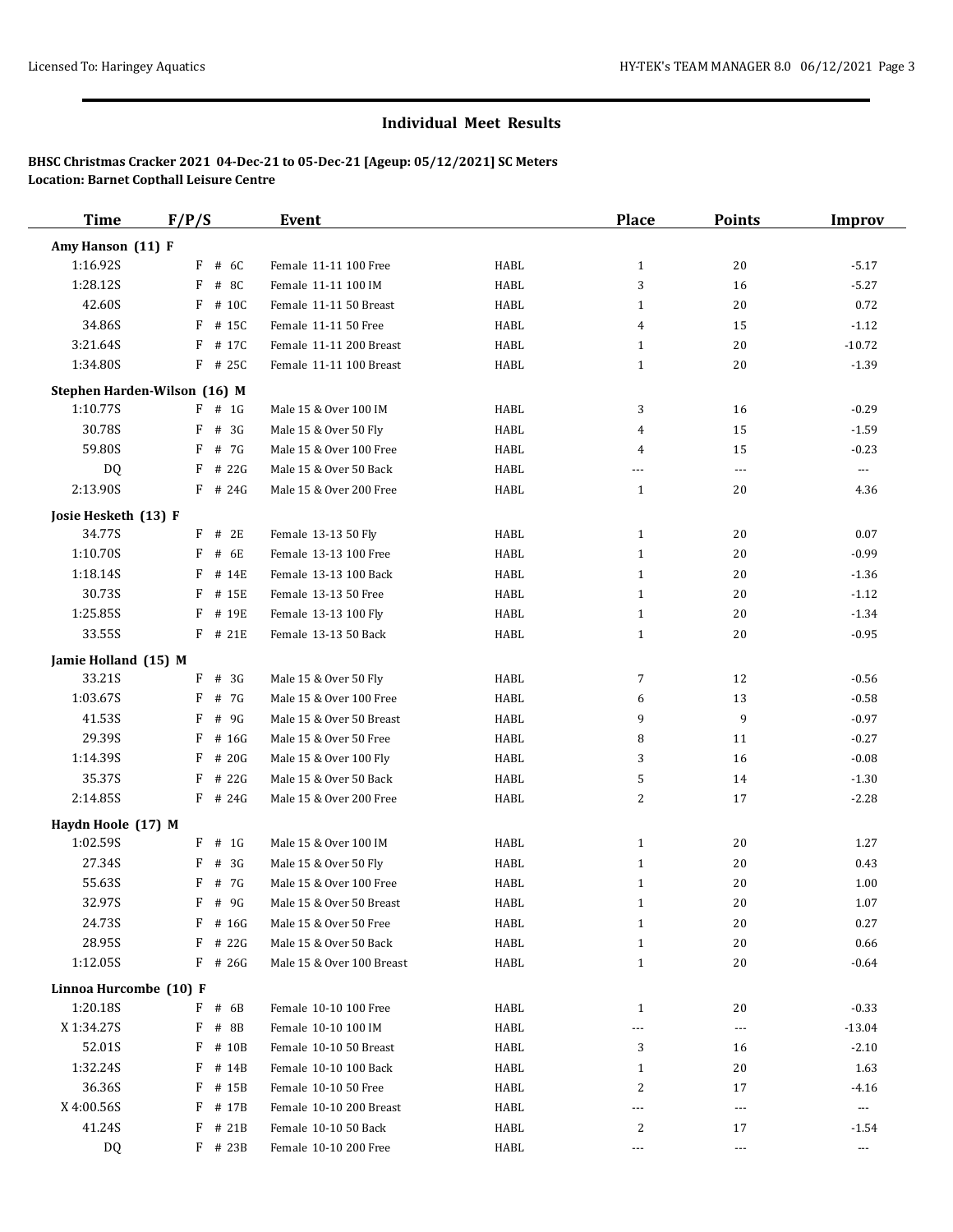| <b>Time</b>                | F/P/S        | <b>Event</b>               |      | <b>Place</b>  | <b>Points</b>        | <b>Improv</b>         |
|----------------------------|--------------|----------------------------|------|---------------|----------------------|-----------------------|
| Huseyin Yigit Ilhan (11) M |              |                            |      |               |                      |                       |
| 1:45.18S                   | $F$ # 1C     | Male 11-11 100 IM          | HABL | 13            | $\overline{4}$       | $\cdots$              |
| 1:28.13S                   | F<br># 7C    | Male 11-11 100 Free        | HABL | 8             | 11                   | $-3.20$               |
| 59.51S                     | F # 9C       | Male 11-11 50 Breast       | HABL | 11            | 6                    | 0.04                  |
| 41.46S                     | $F$ # 16C    | Male 11-11 50 Free         | HABL | 17            | $\scriptstyle\cdots$ | $\scriptstyle \cdots$ |
| 45.89S                     | $F$ # 22C    | Male 11-11 50 Back         | HABL | 9             | 9                    | $-2.23$               |
| 3:17.28S                   | F # 24C      | Male 11-11 200 Free        | HABL | 6             | 13                   | $-11.14$              |
| Faith Jones (15) F         |              |                            |      |               |                      |                       |
| 39.48S                     | $F$ # 2G     | Female 15 & Over 50 Fly    | HABL | 8             | 11                   | 1.07                  |
| 1:16.80S                   | # 6G<br>F    | Female 15 & Over 100 Free  | HABL | 6             | 13                   | $-0.50$               |
| 1:28.25S                   | $F$ # 8G     | Female 15 & Over 100 IM    | HABL | 4             | 15                   | 1.11                  |
| <b>NS</b>                  | $F$ # 10G    | Female 15 & Over 50 Breast | HABL | ---           | ---                  | $---$                 |
| $_{\rm NS}$                | $F$ # 12G    | Female 15 & Over 200 Fly   | HABL | $---$         | ---                  | $\cdots$              |
| Rannie Jones (11) F        |              |                            |      |               |                      |                       |
| 57.71S                     | $F$ # 2C     | Female 11-11 50 Fly        | HABL | 13            | 4                    | $-1.52$               |
| 1:34.72S                   | $F$ # 6C     | Female 11-11 100 Free      | HABL | 13            | 4                    | $-0.43$               |
| 1:48.90S                   | # 8C<br>F    | Female 11-11 100 IM        | HABL | 11            | 6                    | $-4.96$               |
| 56.91S                     | F # 10C      | Female 11-11 50 Breast     | HABL | 17            | $\scriptstyle\cdots$ | 0.61                  |
| 1:50.93S                   | F # 14C      | Female 11-11 100 Back      | HABL | 8             | 11                   | $-0.22$               |
| Avan Kekulthotuwa (13) M   |              |                            |      |               |                      |                       |
| 52.20S                     | $F$ # 9E     | Male 13-13 50 Breast       | HABL | 10            | 7                    | $-1.11$               |
| 40.23S                     | $F$ # 16E    | Male 13-13 50 Free         | HABL | 14            | 3                    | $-0.68$               |
| Ayushi Kekulthotuwa (15) F |              |                            |      |               |                      |                       |
| 40.04S                     | $F$ # 2G     | Female 15 & Over 50 Fly    | HABL | 9             | 9                    | $-0.56$               |
| 33.24S                     | $F$ # 15G    | Female 15 & Over 50 Free   | HABL | 4             | 15                   | $-1.48$               |
| Kevin Nezha (15) M         |              |                            |      |               |                      |                       |
| $_{\rm NS}$                | $F$ # 1G     | Male 15 & Over 100 IM      | HABL | $---$         | $---$                | $---$                 |
| <b>NS</b>                  | # $3G$<br>F  | Male 15 & Over 50 Fly      | HABL | $\sim$ $\sim$ | $\overline{a}$       | $\overline{a}$        |
| <b>NS</b>                  | # 5G<br>F    | Male 15 & Over 200 Back    | HABL | $---$         | ---                  |                       |
| <b>NS</b>                  | F # 7G       | Male 15 & Over 100 Free    | HABL | $- - -$       | $---$                |                       |
| <b>NS</b>                  | F<br># 9G    | Male 15 & Over 50 Breast   | HABL | ---           | ---                  |                       |
| $_{\rm NS}$                | $F$ # 11G    | Male 15 & Over 200 Fly     | HABL | $- - -$       | $\overline{a}$       | $- - -$               |
| $\rm{NS}$                  | $F$ # 13G    | Male 15 & Over 100 Back    | HABL |               |                      |                       |
| <b>NS</b>                  | F # 16G      | Male 15 & Over 50 Free     | HABL | ---           |                      |                       |
| $\rm{NS}$                  | # 18G<br>F   | Male 15 & Over 200 Breast  | HABL | ---           | ---                  |                       |
| 1:17.08S DQ                | F # 20G      | Male 15 & Over 100 Fly     | HABL |               |                      |                       |
| <b>NS</b>                  | $F$ # 22G    | Male 15 & Over 50 Back     | HABL | ---           |                      |                       |
| <b>NS</b>                  | $F$ # 24G    | Male 15 & Over 200 Free    | HABL | ---           |                      |                       |
| <b>NS</b>                  | $F$ # 26G    | Male 15 & Over 100 Breast  | HABL | $---$         | $---$                |                       |
| Angus Ratcliffe (14) M     |              |                            |      |               |                      |                       |
| 36.58S                     | $F$ # 22 $F$ | Male 14-14 50 Back         | HABL | 4             | 15                   | $-1.64$               |
| 2:37.63S                   | $F$ # 24F    | Male 14-14 200 Free        | HABL | 8             | 11                   |                       |
| Luca Ridard (14) M         |              |                            |      |               |                      |                       |
| 32.32S                     | $F$ # 3F     | Male 14-14 50 Fly          | HABL | 4             | 15                   | $-1.86$               |
| 1:01.44S                   | $F$ # 7 $F$  | Male 14-14 100 Free        | HABL | 3             | 16                   | $-0.71$               |
|                            |              |                            |      |               |                      |                       |